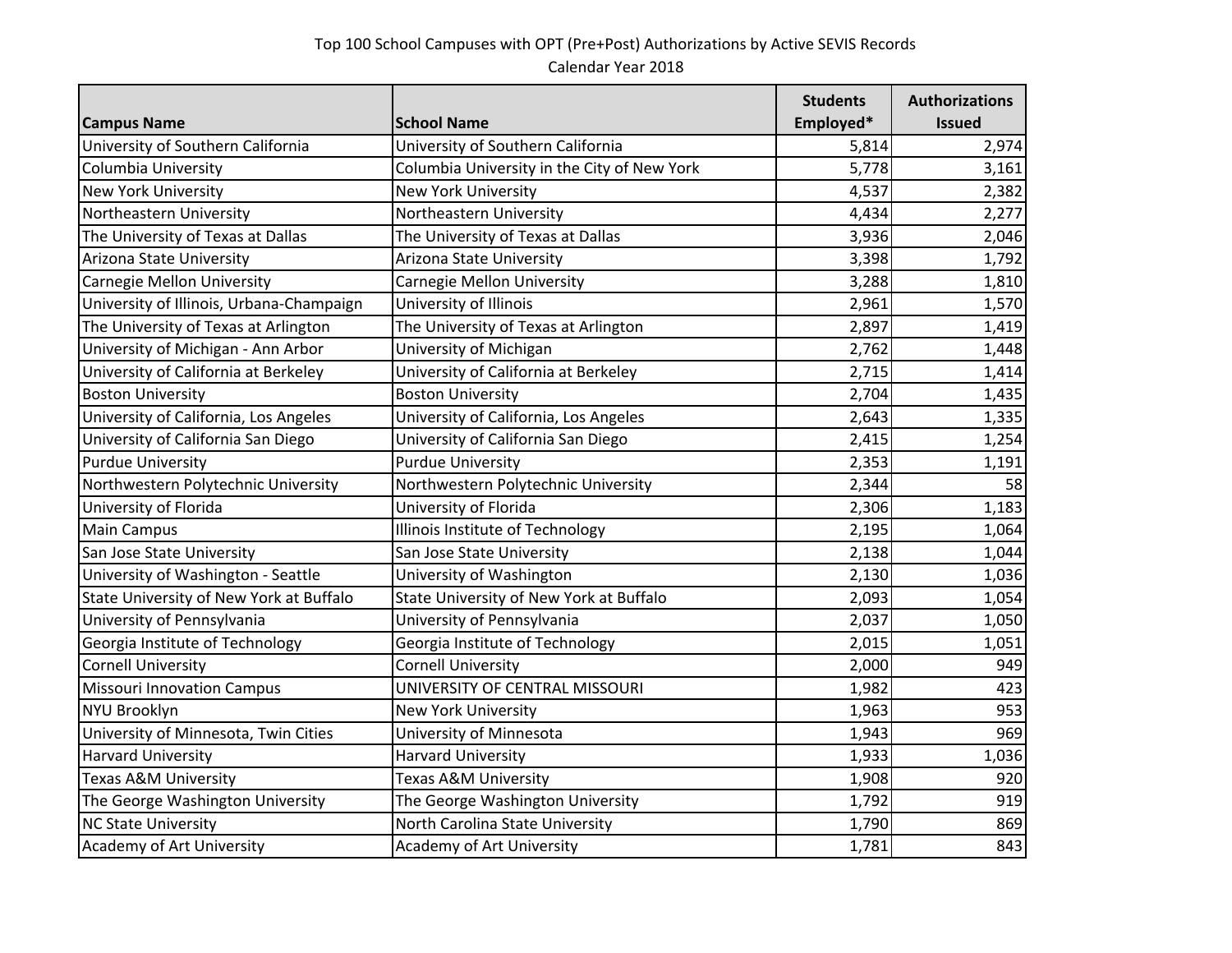## Top 100 School Campuses with OPT (Pre+Post) Authorizations by Active SEVIS Records Calendar Year 2018

| University of Maryland -College Park     | University of Maryland                      | 1,775 | 946 |
|------------------------------------------|---------------------------------------------|-------|-----|
| <b>University Park</b>                   | The Pennsylvania State University           | 1,738 | 855 |
| Northwestern University                  | Northwestern University                     | 1,700 | 847 |
| The Ohio State University - Columbus     | The Ohio State University                   | 1,683 | 766 |
| UNIVERSITY OF CALIFORNIA, IRVINE         | UNIVERSITY OF CALIFORNIA, IRVINE            | 1,673 | 819 |
| Indiana University Bloomington           | Indiana University                          | 1,664 | 841 |
| University of South Florida (Tampa)      | University of South Florida                 | 1,663 | 873 |
| <b>New Castle</b>                        | <b>Wilmington University</b>                | 1,631 | 722 |
| Stevens Institute of Technology          | Stevens Institute of Technology             | 1,593 | 854 |
| University of Illinois at Chicago        | University of Illinois at Chicago           | 1,587 | 718 |
| University of Houston                    | University of Houston-System                | 1,583 | 786 |
| Duke University, Med.Ctr., & Health Sys. | Duke University, Med.Ctr., & Health Sys.    | 1,518 | 875 |
| University of Texas at Austin            | University of Texas at Austin               | 1,515 | 791 |
| <b>Silicon Valley University</b>         | <b>Silicon Valley University</b>            | 1,483 | 10  |
| <b>Greenwich Village Campus</b>          | The New School                              | 1,481 | 710 |
| <b>Stanford University</b>               | <b>Stanford University</b>                  | 1,450 | 741 |
| <b>Syracuse University</b>               | <b>Syracuse University</b>                  | 1,449 | 695 |
| Texas A&M University-Kingsville          | Texas A&M University-Kingsville             | 1,358 | 537 |
| New Jersey Institute of Technology       | New Jersey Institute of Technology          | 1,348 | 573 |
| <b>Stony Brook University</b>            | State University of New York at Stony Brook | 1,326 | 644 |
| University of Cincinnati                 | University of Cincinnati                    | 1,279 | 634 |
| University of Wisconsin-Madison          | University of Wisconsin-Madison             | 1,269 | 602 |
| Michigan State University                | Michigan State University                   | 1,218 | 544 |
| The University of Chicago                | The University of Chicago                   | 1,193 | 577 |
| Massachusetts Institute of Technology    | Massachusetts Institute of Technology       | 1,176 | 647 |
| Fordham University - Lincoln Center      | Fordham University                          | 1,169 | 588 |
| <b>UCLA-Extension</b>                    | <b>UCLA-Extension</b>                       | 1,168 | 536 |
| Kent                                     | Kent State University                       | 1,157 | 353 |
| Southern Arkansas University             | Southern Arkansas University                | 1,149 | 449 |
| University of California, Davis          | University of California, Davis             | 1,123 | 572 |
| University of Houston-Clear Lake         | University of Houston-Clear Lake            | 1,086 | 445 |
| Washington University in St. Louis       | Washington University in St. Louis          | 1,081 | 520 |
| Rochester Institute of Technology        | Rochester Institute of Technology           | 1,080 | 548 |
| University of Pittsburgh                 | University of Pittsburgh                    | 1,072 | 488 |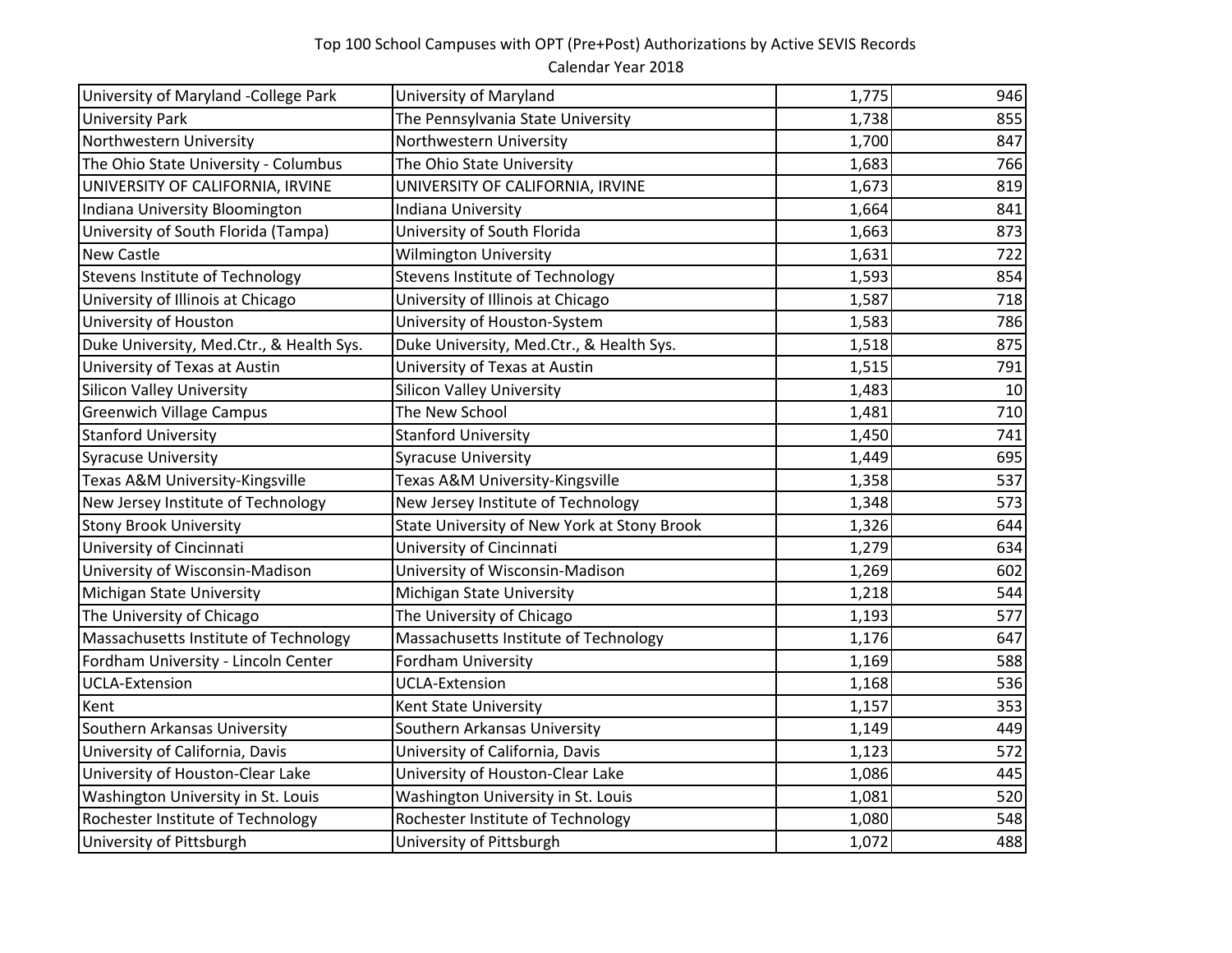## Top 100 School Campuses with OPT (Pre+Post) Authorizations by Active SEVIS Records Calendar Year 2018

| Intl Grad Admissions/Wayne State Univ    | <b>Wayne State University</b>                       | 1,058 | 506 |
|------------------------------------------|-----------------------------------------------------|-------|-----|
| Iowa State University                    | Iowa State University of Science and Technology     | 1,056 | 552 |
| University of Bridgeport                 | University of Bridgeport                            | 1,052 | 473 |
| California State University Fullerton    | California State University Fullerton               | 1,052 | 485 |
| <b>Drexel University</b>                 | <b>Drexel University</b>                            | 1,051 | 467 |
| Rutgers-New Brunswick/graduate           | Rutgers, the State University of New Jersey         | 1,008 | 492 |
| Univ. of North Carolina at Charlotte     | University of North Carolina at Charlotte           | 978   | 500 |
| <b>Yale University</b>                   | <b>Yale University</b>                              | 967   | 521 |
| State University of NY at Binghamton     | State University of New York at Binghamton          | 950   | 471 |
| University of Illinois at Springfield    | University of Illinois at Springfield               | 945   | 343 |
| Bernard M. Baruch College                | The City University of New York                     | 939   | 481 |
| Modesto A. Maidique Campus               | Florida International University                    | 910   | 430 |
| University of Utah                       | University of Utah                                  | 887   | 442 |
| Georgia State University                 | Georgia State University                            | 864   | 425 |
| <b>SCAD Savannah</b>                     | Savannah College of Art and Design                  | 850   | 460 |
| PACE UNIVERSITY-NEW YORK CITY            | PACE UNIVERSITY                                     | 829   | 436 |
| University of Rochester                  | University of Rochester                             | 822   | 443 |
| Fairfax                                  | <b>George Mason University</b>                      | 820   | 413 |
| New York Film Academy- Los Angeles       | New York Film Academy                               | 815   | 379 |
| Southern Methodist University            | Southern Methodist University                       | 808   | 428 |
| <b>Coral Gables</b>                      | University of Miami                                 | 804   | 400 |
| University of North Texas                | University of North Texas                           | 784   | 384 |
| University of Arizona                    | University of Arizona                               | 784   | 397 |
| <b>Graduate School</b>                   | Virginia Polytechnic Institute and State University | 782   | 384 |
| University of Colorado Boulder           | University of Colorado Boulder                      | 769   | 380 |
| Charlottesville                          | University of Virginia                              | 766   | 393 |
| <b>Georgetown University Main Campus</b> | Georgetown University                               | 761   | 387 |
| California State University Long Beach   | California State University Long Beach              | 757   | 359 |
| <b>Temple University</b>                 | Temple University--A Commonwealth University        | 752   | 408 |
| <b>School of Visual Arts</b>             | <b>School of Visual Arts</b>                        | 749   | 396 |
| San Diego State University               | San Diego State University                          | 745   | 335 |
| University of Missouri-Kansas City       | University of Missouri-Kansas City                  | 723   | 315 |
| <b>Oregon State University</b>           | <b>Oregon State University</b>                      | 711   | 316 |
| <b>NYIT - Manhattan Campus</b>           | New York Institute of Technology                    | 706   | 290 |